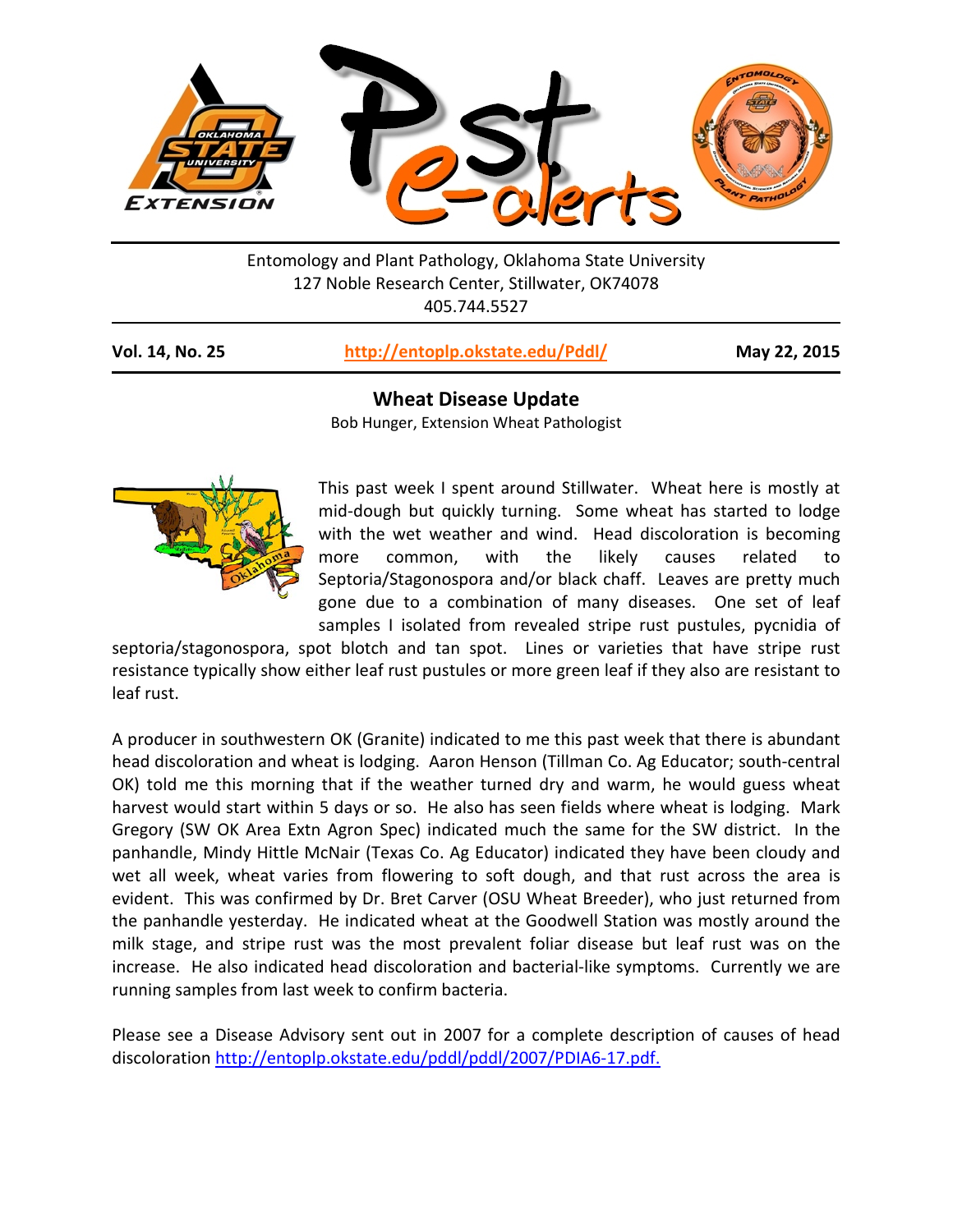Finally, the diagnostic lab continued to receive samples testing positive for Wheat streak mosaic virus, with several also testing positive for High plains virus (Wheat mosaic virus) and/or Barley yellow dwarf virus. For information on mite-transmitted diseases, I refer you to EPP-7328 Wheat Streak Mosaic, High Plains Disease, and Triticum Mosaic: Three Virus Diseases of Wheat in Oklahoma available a[t http://osufacts.okstate.edu.](http://osufacts.okstate.edu/)

**Kansas**: Dr. Erick De Wolf (Extn Plant Pathologist); Kansas State Univ; 19-May-2015: "I spent this past week visiting fields and participating in programs in south central Kansas. The wheat in this part of the state is currently into the early stages of grain development but the kernels where not yet watery ripe. Stripe rust was severe at many locations with incidence near 100% and severity ranging from 20-80%



depending on the variety. Severe disease during the early stages of grain development will likely have a significant impact on grain yield. Fields with severe damage to the flag leaves may experience more than 20% yield loss.

Varieties with the most stripe rust included Armour, Everest, Garrison, LCS Wizard, Ruby Lee, TAM 111 and WB Redhawk. Interestingly, varieties with a Jagger pedigree such as 1863, Danby, Fuller, and WB 4458 (Yr17) appeared to be moderately resistant. The varieties Oakley CL, Gallagher, WB Cedar and WB Grainfield also appear resistant or moderately resistant at this time. This pattern of susceptibility of these varieties indicates that the stripe rust population is similar to what was present in 2012.

Leaf rust was also present on many of the same locations I visited this week. In most cases, incidence of leaf rust was around 10-20% with severity less than 1% on the flag leaves. There was more leaf rust at the South Central Experiment Field located near Hutchinson in Reno county than at other locations. At this location, leaf rust severity was approaching 10-15% on the flag leaves of the susceptible variety Overley.

Reports from the central and western regions of the state also indicate that stripe rust has moved to the upper leaves in many fields. There are a few reports of severe disease on the flag leaves in some fields. The weather conditions this next week look conducive for continued spread of the rust diseases."



**Nebraska**: Dr. Stephen Wegulo (Extn Plant Pathologist); University of Nebraska; 20-May-2015: "Yesterday I found leaf rust in our research plots at Mead (Saunders County, about 30 miles north of Lincoln) in the lower canopy of cv. Overley. Incidence was trace and severity was less than 5%. Stripe rust is on the increase. At Mead yesterday, there were hotspots in cv. 2137 with some leaves

entirely covered with pustules, and at the breeder nursery at Havelock Farm in Lincoln on Monday this week, I saw over 35% of an entire plot of a susceptible line covered with stripe rust pustules. Stripe rust is widespread in wheat fields in southwest, south central, and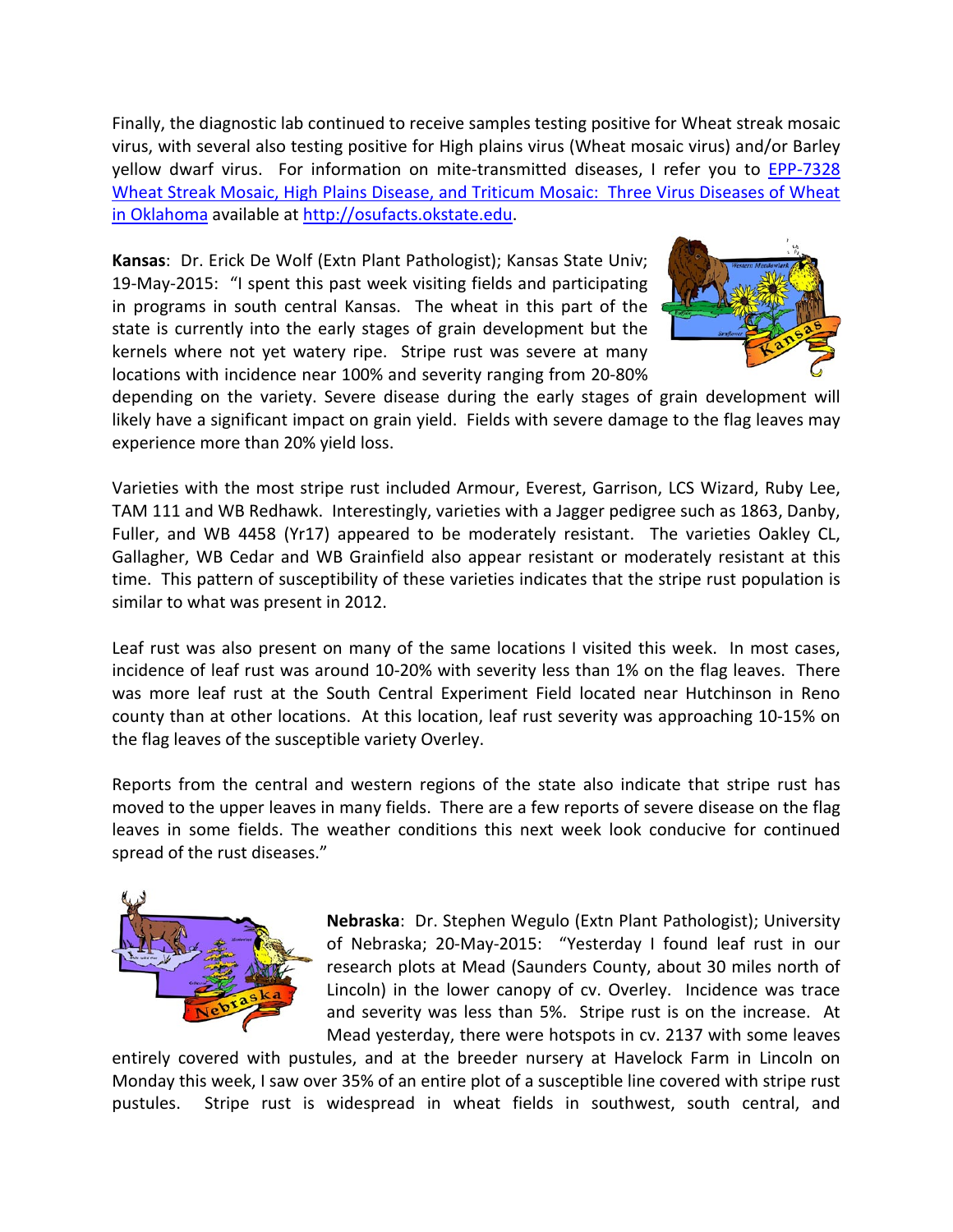southeastern Nebraska. I have not received reports from the Panhandle, but I suspect it is there. Weather conditions (cool, wet) continue to favor stripe rust development and spread. Wheat growth stage ranges from boot to full heading. Some fields will be flowering soon and we fear there may be significant Fusarium head blight due to excessive and frequent rainfall during the last two weeks preceding flowering."

**South Dakota**: Dr. Emmanuel Byamukama (Extn Plant Pathologist); South Dakota State Univ, 22-May-2015: "Country Pride Coop Agronomist found stripe rust in one winter wheat field near Winner, Tripp County. Stripe rust was at low incidence and severity. Several winter wheat fields in central South Dakota were scouted but no stripe rust or other rusts were seen. It has been relatively cooler and



wet the last several days and these conditions are conducive for stripe rust to develop. Winter wheat is mainly at boot or headed. This is a critical stage of wheat development. Scouting and applying a fungicide to protect the flag leaf is recommended."



**Mississippi**: Dr. Tom Allen (Extn Plant Pathologist); Delta Res & Extn Ctr, Stoneville, MS: "Have been meaning to send a rust update for several weeks now. Leaf rust has been the more predominant wheat rust throughout MS this season. Over the past month I have observed leaf rust from as far south as Beaumont, MS (generally east and south of Hattiesburg, MS) and as far north as Shelby, MS (about 80 miles south of Memphis, TN on the western side of MS, less than 25 miles east from the river). Light stripe rust has been observed at a few variety trial locations, but I can't stress how light the infection levels have been. At locations

where stripe rust was observed the same variety in the OVT contained stripe rust which I believe was Progeny P410. From the commercial wheat crop standpoint stripe rust has been extremely light this year even though AR had several counties reporting the disease throughout the winter months.

Samples of both leaf and stripe rust were submitted for race typing. Additional samples may be collected this week as weather permits. The central MS Delta received between 4 and 6 inches of rain between Friday (5/15) and Monday (5/18). In general, the wheat crop is behind normal maturity due to a wetter than normal winter. Fusarium head blight has been the main concern and appears to have been more of an issue in the early-maturing varieties on a statewide basis. However, due to low commodity prices many farmers chose not to apply a fungicide this year."

**Pacific Northwest**: Dr. Xianming Chen (USDA-ARS Research Scientist); Pullman, WA, 21-May-2015: "Yesterday, we were checking wheat and barley fields in eastern Washington. Winter wheat ranged from late jointing (Feekes 8) to flowering (Feekes 10.5) and mostly in boot to heading (Feekes 10 - 10.1) stages. Spring wheat and barley ranged from tillering (Feekes 2) to middle jointing (Feekes 7) stage. Most

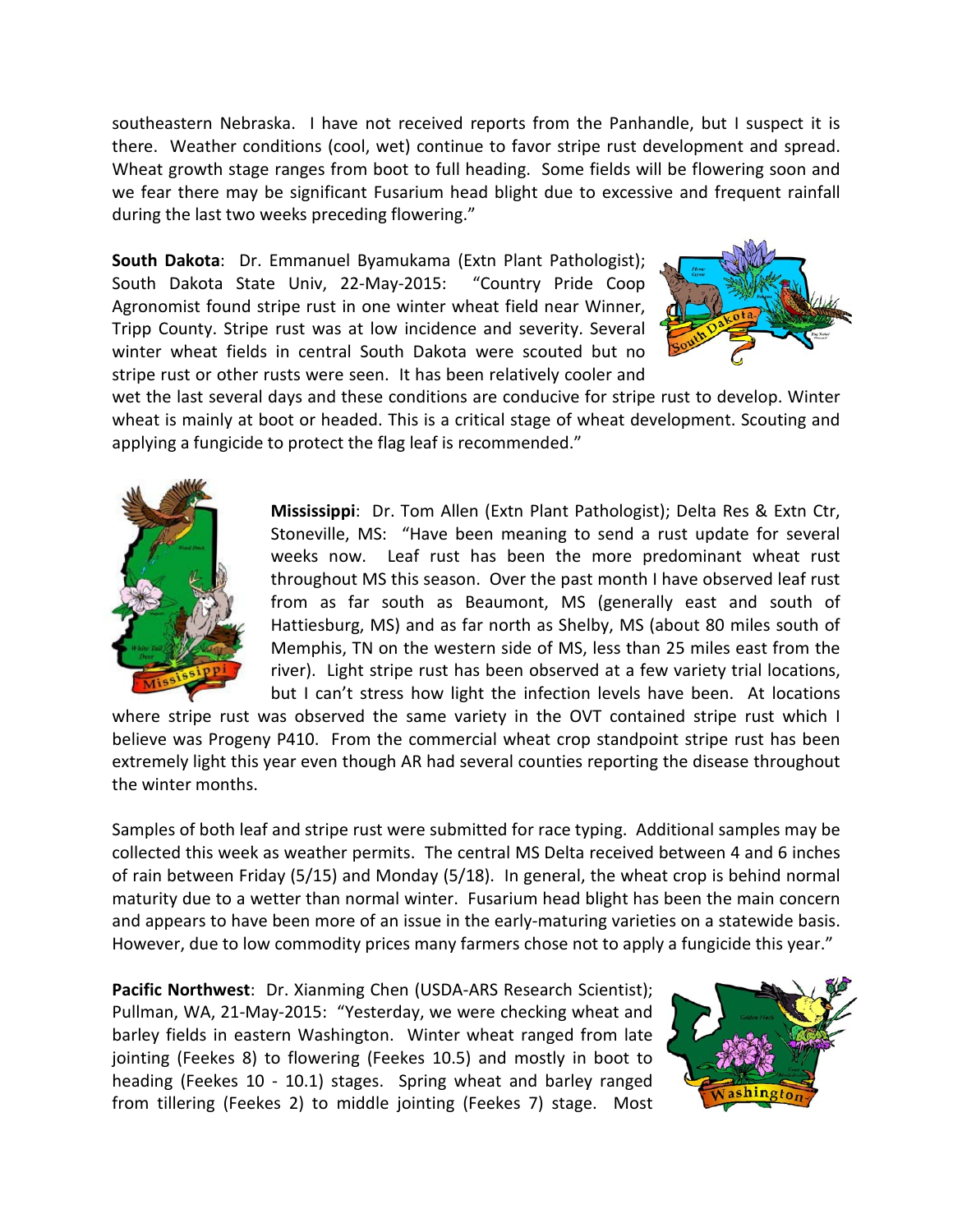fields had good moisture, thanks to the rains and showers since the last week, which ended the long period of dry conditions after early April.

Stripe rust of wheat was widespread. In commercial winter wheat fields, we found stripe rust in around 20% of about 80 fields checked in areas from Colfax to St. Johns and Lamont in Whitman County and from Horse Heaven Hills in Benton County to Walla Walla and Waitsburg in Walla Walla County. In general, stripe rust incidence and severity were low. It took time to find one to five leaves usually with one stripe in a commercial field in most of the areas. In fields near Walla Walla, rust was relatively easy to found, and several leaves with multiple stripes could be found in small hot spots. Most rust was on top leaves (infection occurred in the spring), and few spots had rust from bottom leaves (initial infection occurred last fall). Compared to commercial fields, rust was much easier to found in experimental fields. For example, stripe rust developed to 100% incidence (all plant had rust), 30 to 60% severity (percentage of leaf surface covered with rust pustules) on flag leaves, and 60-100% severity on lower leaves. For spring crops, we were able to found stripe rust on susceptible varieties of both wheat and barley in our nursery near Walla Walla and a commercial field of spring wheat near Waitsburg. Stripe rust was found on goat grasses near and in wheat fields in the Lamont area, more easily found than on wheat plants. In addition to stripe rust, significant barley yellow dwarf was found in a winter wheat field near St. John in Whitman County and severe physiological leaf spot was found in several fields in several winter wheat fields in the Walla Walla area.

The relatively low levels of stripe rust in commercial fields compared to experimental nurseries were mainly due to resistance in commercial varieties and widely use of fungicides at the time of herbicide application. The long period of dry weather conditions in April and the first two weeks of May slowed rust development. Without the dry period, stripe rust could have been much severe.

Since the last update, stripe rust has been reported in southern Idaho and northeastern Oregon (such as Hermiston)."



**Wisconsin**: Dr. Damon Smith (Ast Professor – Field Crops); Univ of Wisconsin; 20-May-2015: "Winter wheat plots were examined this week by my graduate student, Brian Mueller, near Sharon, WI (far southern Wisconsin). Flag leaves had recently emerged and wheat looked very good in this location. No rust or other diseases were observed in this part of the state. Further north, we examined winter wheat fields near Arlington, WI. No rust or other diseases were

observed here either. Many varieties had fully emerged flag leaves and will soon be in the 'boot' stage. We will continue to scout wheat in these locations and farther north.

Additionally, Adrian Barta of the Wisconsin Department of Agriculture and Consumer Protection found Stem rust aecia developing on common barberry in south-central Wisconsin.